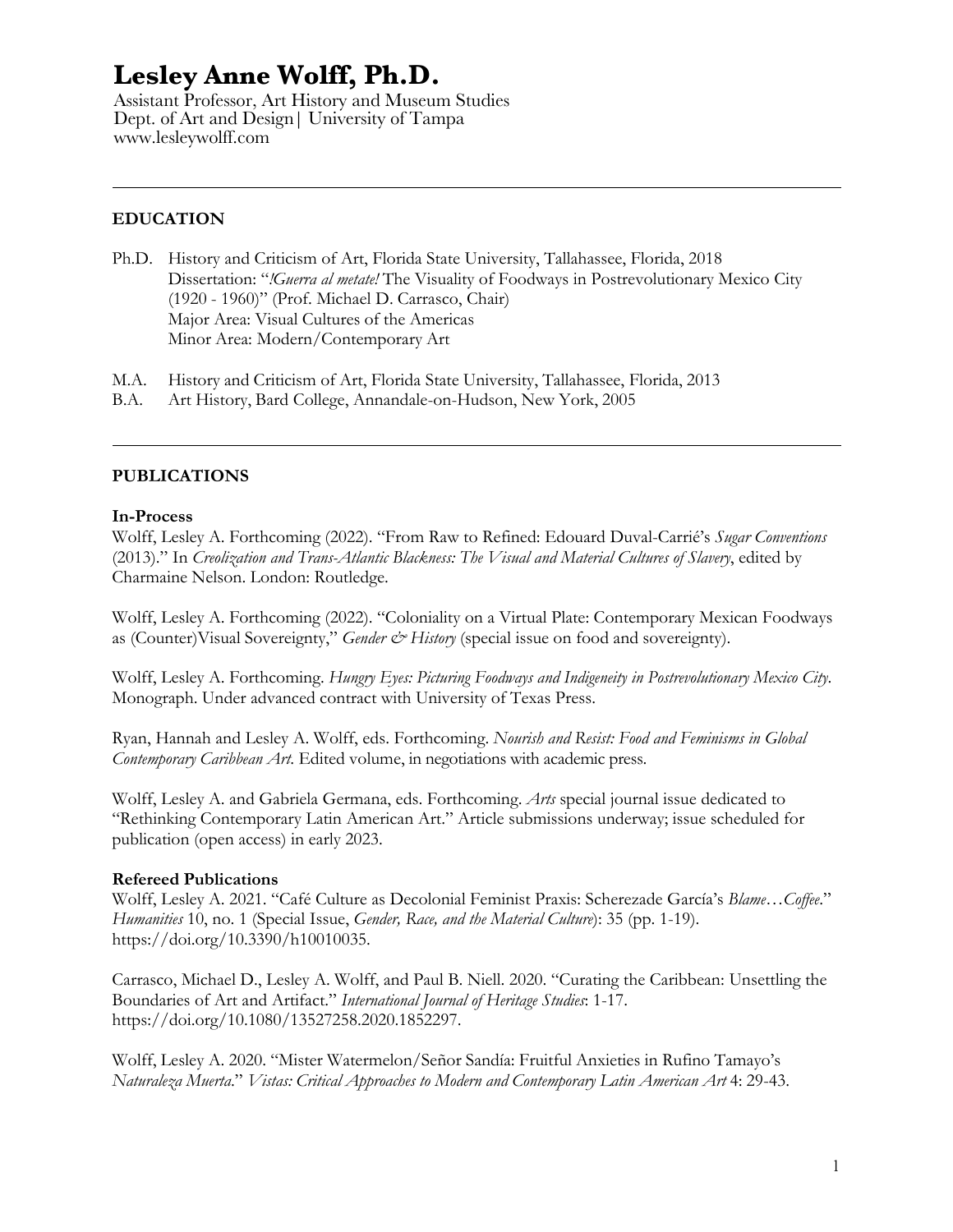Assistant Professor, Art History and Museum Studies Dept. of Art and Design| University of Tampa www.lesleywolff.com

Wolff, Lesley A. 2019. "Visualizing the Plate: Reading Modernist Mexican Cuisine Through Colonial Botany." *The Recipes Project*. Website. https://recipes.hypotheses.org.

Wolff, Lesley A. 2019. "From Raw to Refined: Edouard Duval-Carrié's *Sugar Conventions* (2013)."*African and Black Diaspora: An International Journal* 12, no. 3: 355-374. doi: 10.1080/17528631.2019.1611322.

Wolff, Lesley A. and Morton M. Mower. 2019. "The Serpent of Moses: Rembrandt's Iconographyof the Healing Arts." *The Pharos of Alpha Omega Alpha Honor Medical Society* 82, no. 1: 24-28.

Wolff, Lesley A. 2018. "Visualizing *Mole Poblano* as Heritage Process in Café de Tacuba." *Food, Culture & Society* 21, no. 5 (Special Issue, *Mole Poblano: New Approaches to Mexico's National Dish*): 618-636. doi: 10.1080/15528014.2018.1490580.

### **Book Reviews and Encyclopedic References**

Wolff, Lesley A. 2022. Review of *A Revolution in Movement: Dancers, Painters, and the Image of Modern Mexico*. *Latin American and Latinx Visual Culture* 4, no. 1: 152-154. Book review.

Kupfer, Monica E., revised by Lesley A. Wolff. 2019 [2003]. "Silvera, Eudoro." *Grove Dictionary of Art Online*. Encyclopedic reference. doi: 10.1093/gao/9781884446054.article.T078781.

Kupfer, Monica E., revised by Lesley A. Wolff. 2019 [2003]. "Sinclair (Ballesteros), Alfredo." *Grove Dictionary of Art Online*. Encyclopedic reference. doi: 10.1093/gao/9781884446054.article.T078911.

Morales, Leonor, revised by Lesley A. Wolff. 2019 [2003]. "Taller de GráficaPopular." *Grove Dictionary of Art Online*. Encyclopedic reference. doi: 10.1093/gao/9781884446054.article.T083174.

### **Other Publications**

Wolff, Lesley A. 2020. *Layered Voices: Process and Paper in Contemporary Native American Art*. Exhibition catalogue. Lubbock, TX: Landmark Arts in association with Texas Tech University. https://view.publitas.com/texas-tech-school-of-art/layered\_voices\_booklet/page/1.

Wolff, Lesley A., ed. 2019. *The Kingdom of This World, Reimagined*. Exhibition catalogue. Miami, FL: Little Haiti Cultural Center.

Wolff, Lesley A. 2019. "A Chronology of the Life and Art of Ralph H. Norton (1875-1953)," in *Ralph Norton and His Museum*, by Ellen E. Roberts with contributions by Lesley A. Wolff, 208-242. West Palm Beach, FL: Norton Museum of Art.

Wolff, Lesley A. 2018. "Edouard Duval-Carrié: Mémoires Encastrées/Memory Windows." Exhibition catalogue. Miami: MIA Central Gallery.

Wolff, Lesley A., Michael D. Carrasco, and Paul B. Niell. 2018. "Rituals of Refinement: Edouard Duval-Carrié's Historical Pursuits." *Decolonizing Refinement: Contemporary Pursuits in the Art of Edouard Duval-Carrié*, ed. Paul Niell. Tallahassee: Florida State University Press in association with the University of Florida Press, 12-25.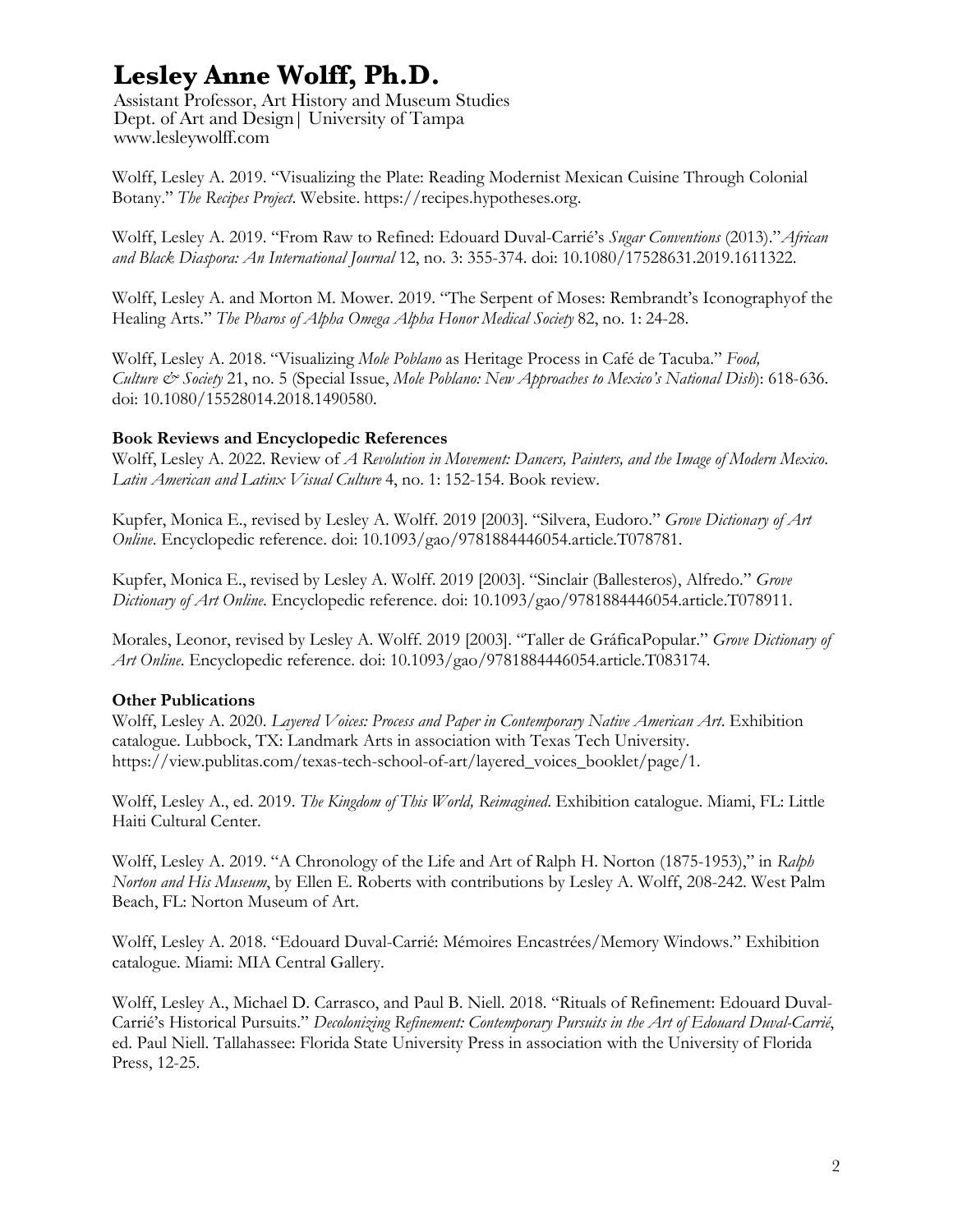Assistant Professor, Art History and Museum Studies Dept. of Art and Design| University of Tampa www.lesleywolff.com

Wolff, Lesley A. 2018. "It's All Happening in the Margins: An Interview with Edouard Duval- Carrié." *Decolonizing Refinement: Contemporary Pursuits in the Art of Edouard Duval-Carrié*, ed. Paul Niell. Tallahassee: Florida State University Press in association with the University of Florida Press, 56-61.

Wolff, Lesley A. 2016. "Nursing the Nation: Postrevolutionary Mexican Consciousness and Consumption in Tina Modotti's *Baby Nursing*." *Athanor* XXXIV: 85-92.

Wolff, Lesley A. 2013. "Interview with Nancy Singleton Hachisu." *Better Culture and Lit*, Issue Three. www.bettermagazine.org/003/singletonhachisu.html.

### **Digital Projects**

"The Kingdom of This World, Reimagined," scholarly exhibition website featuring edited collection of essays, artist interviews, and virtual exhibition tour (published 2022). www.kotwexhibition.com.

## **HONORS AND AWARDS**

William R. Levin Award for Research in the History of Art, since 1750, Southeastern College Art Conference, 2021

Faculty Research and Creative Activity Award (Red Category), Talkington College of Visual and Performing Arts, Texas Tech University, 2021

Excellence in the Field Award, Texas Association of Schools of Art, 2020

Honorable Mention, Best Essay in Latin American Visual Culture Studies, "From Raw to Refined: Edouard Duval-Carrié's *Sugar Conventions*," Latin American Studies Association, 2020

Graduate Research and Creativity Award (Humanities Division), The Graduate School, Florida State University, 2018

Penelope Mason Dissertation Research Award, Department of Art History, Florida State University, 2016

Friends of Art History Dissertation Research Award, Department of Art History, Florida State University, 2016

Tuition Scholarship, CHAViC Summer Seminar, American Antiquarian Society, Worcester, Massachusetts, 2015

Günther Stamm Prize for Excellence, Thirty-Third Annual Art History Graduate Student Symposium, Florida State University, 2015

I.N. Winbury Award, Department of Art History, Florida State University, 2013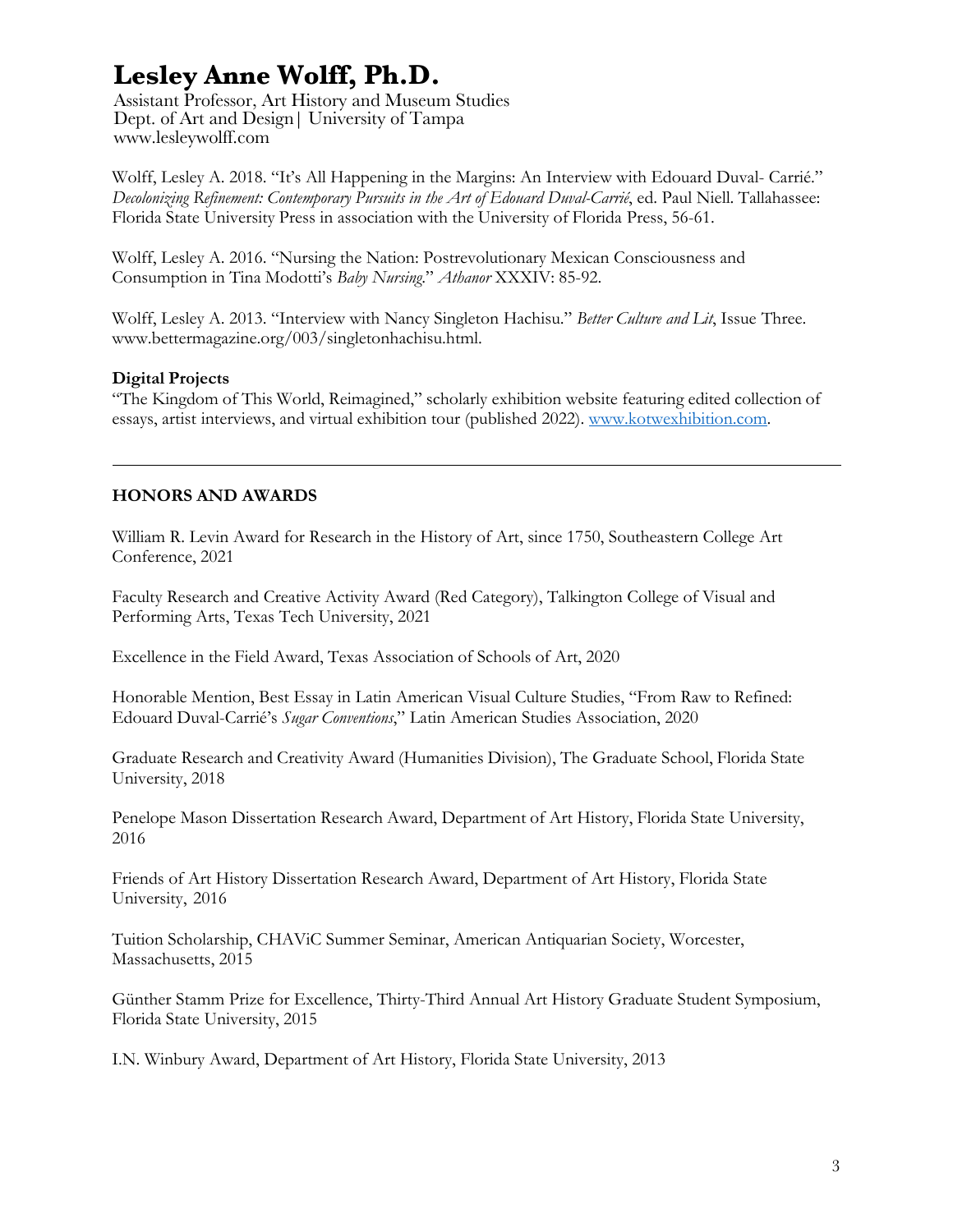Assistant Professor, Art History and Museum Studies Dept. of Art and Design| University of Tampa www.lesleywolff.com

## **RESEARCH AND ACADEMIC WORK EXPERIENCE**

#### **Academic Faculty Positions**

Assistant Professor (tenure track), specializing in global modern and contemporary art history and museum studies, Department of Art and Design, University of Tampa, Tampa, Florida, 2022–Present

Assistant Professor in Art History (tenure-track), specializing in Latinx and Latin American art and critical theory, School of Art, Texas Tech University, Lubbock, Texas, 2019–2022

#### **Grants/Fellowships/Residencies**

Spring Faculty Fellowship, Humanities Center, Texas Tech University, 2022

Art Historian in Residence, Arquetopia Foundation, Puebla, Mexico, 2022

Arts in Action Micro-Grant Initiative, "Making Today Series," Co-Facilitator, Talkington College of Visual and Performing Arts, Texas Tech University, 2021

Study Abroad Program Developing Funding, Office of International Affairs, Texas Tech University, Lubbock, Texas, 2021

Institute for Inclusive Excellence Fellowship, Division of Diversity, Equity & Inclusion and the Teaching, Learning, and Professional Development Center, Texas Tech University, Lubbock, Texas, 2020-2021

Alumni College Fellowship, Humanities Center, Texas Tech University, Lubbock, Texas, 2020-2021

Tyson Scholar of American Art Fellowship, Crystal Bridges Museum of American Art, Bentonville, Arkansas, 2019–2020

Harry Ransom Center Research Fellowship in the Humanities, supported by the Andrew W. Mellon Foundation Research Fellowship Endowment, Harry Ransom Center, University of Texas, Austin, Texas, 2019–2020 [delayed due to COVID-19; to be completed in 2022]

Postdoctoral Fellowship, American Art, Curatorial Department, Norton Museum of Art, West Palm Beach, Florida, 2018–2019

Fellows Society Adelaide Wilson Fellowship, The Graduate School, Florida State University, Tallahassee, Florida, 2013–2018

Conference Presentation Support Grant, Congress of Graduate Students, Florida State University, 2012– 2017

Helen J. Beard Conference Travel Grant, Department of Art History, Florida State University, 2016– 2018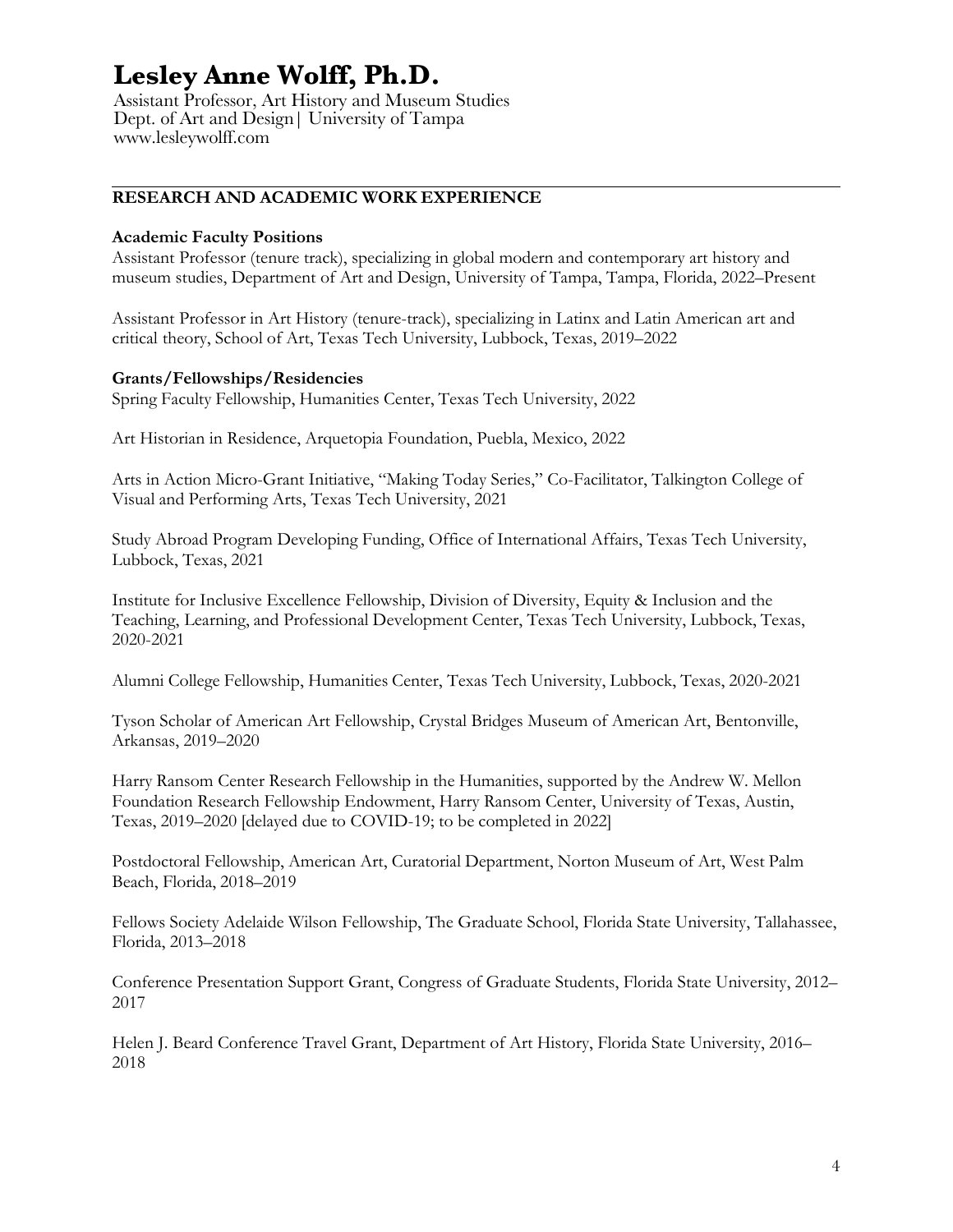Assistant Professor, Art History and Museum Studies Dept. of Art and Design| University of Tampa www.lesleywolff.com

## **Curatorial/Museum**

Curator, "*The Kingdom of This World*, Reimagined," traveling exhibition 2019 – Little Haiti Cultural Center Satellite Gallery, Miami, Florida 2021/22 – Pensacola Museum of Art, Pensacola, Florida 2023 – Carlow University Art Gallery, Pittsburgh, Pennsylvania \*\*additional venues currently in negotiation

Co-Curator with Dr. Rina Little, "Messaging Lubbock: A Journey of Belonging," Studio Gallery, Texas Tech University, Lubbock, Texas, 2022

Curator, "Layered Voices: Process and Paper in Contemporary Native American Art," LandmarkGallery, Texas Tech University, Lubbock, Texas, 2020

Co-Curator with Khaulah Naima Nuruddin, "Decolonizing Refinement: The Kingdom of This World," Spady Cultural HeritageMuseum, Delray Beach, Florida, 2018–2019

Curator, "Mémoires Encastrées," Central Terminal Gallery, Miami International Airport, Miami,Florida, 2018

Co-Curator with Michael Carrasco and Paul Niell, "Decolonizing Refinement: Contemporary Pursuits in the Art of Edouard Duval-Carrié,"Museum of Fine Arts, Florida State University, Tallahassee, Florida, 2018

Juror, "Members' Juried Exhibition," Pensacola Museum of Art, Pensacola, Florida, 2017

Curator, "As Cosmopolitans and Strangers: Mexican Art of the Jewish Diaspora," National Museum of Mexican Art, Chicago, Illinois, 2014

Exhibitions Intern, Bureau of Archaeological Research, Division of Historical Resources, Florida Department of State, Tallahassee, Florida, 2012–2013

Graduate Research Assistant, Museum of Fine Arts, Florida State University, Tallahassee, Florida, 2012– 2013

Director's Office Graduate Intern, Mexic-Arte Museum, Austin, Texas, 2012

Lipper Educational Intern, Museum of Jewish Heritage—A Living Memorial to the Holocaust, New York, New York, 2005

Curatorial Intern, Flemish and Northern European Paintings, Museo Nacional del Prado, Madrid, Spain, 2003

Permanent Collections Intern, National Museum of Mexican Art, Chicago, Illinois, 2002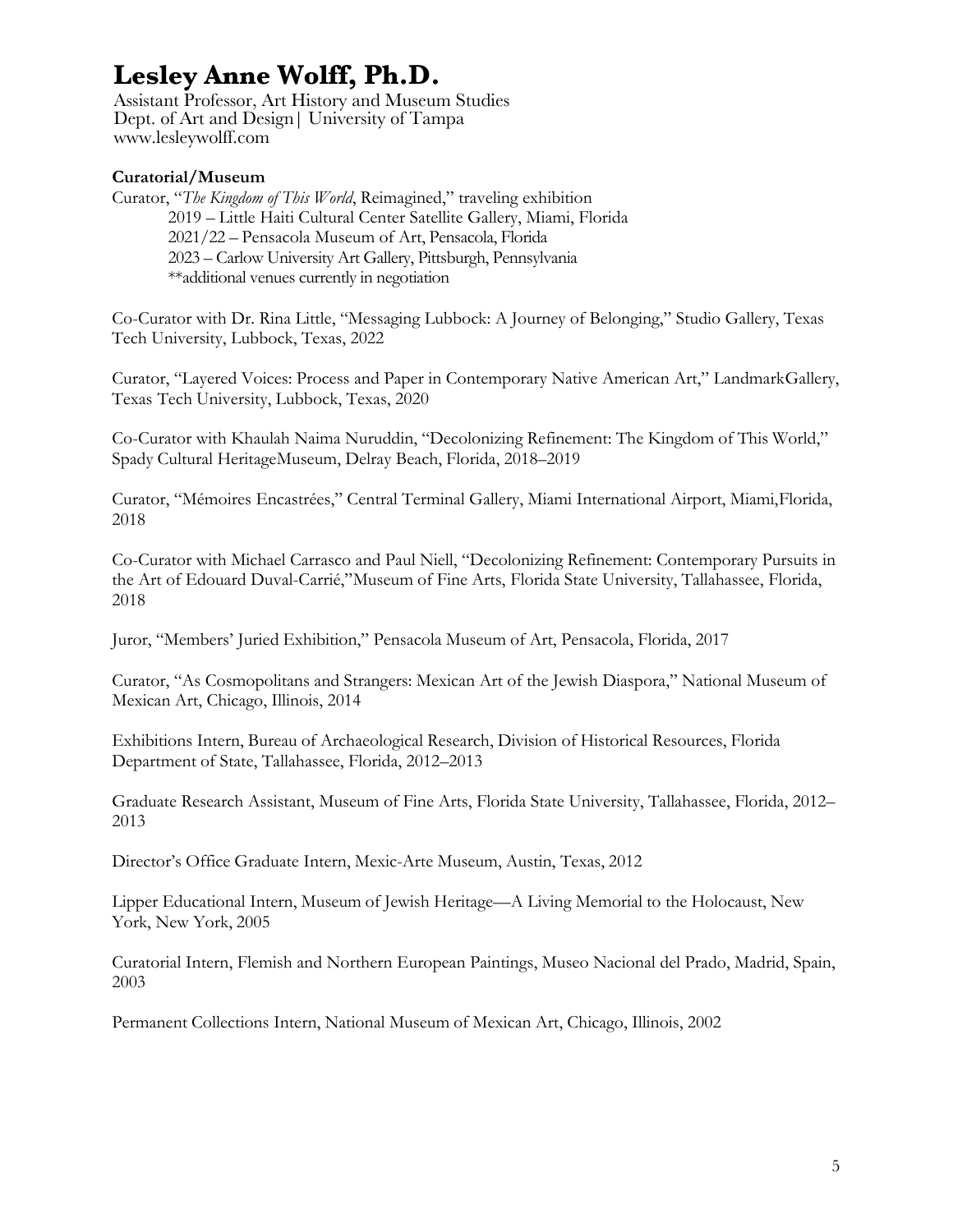Assistant Professor, Art History and Museum Studies Dept. of Art and Design| University of Tampa www.lesleywolff.com

## **Courses Taught**

University of Tampa, Tampa FL [beginning Fall 2022]

- Introduction to Museum Studies
- Contemporary Art

### Texas Tech University, Lubbock TX

- Muralism in the US and Mexico\*
- Art and Revolution in Latin America\*
- Resistance in Paradise: Contemporary Caribbean Art
- Food and Art in the Americas and Beyond, 1920-2020
- US Latinx Art of the Borderlands
- Art History Survey II: 1400-1900
	- \* graduate seminar

## Hartwick College, Oneonta NY

• Latin American Art After 1492: Images at War

### Florida State University, Tallahassee FL

- Art, Architecture, and Artistic Vision (online mentor)
- Museum Basics: History & Theory
- Modern European Art: Neo-Classicism to Impressionism (Teaching Assistant)

## **Directed Theses and Dissertations**

- PhD Advisor, Core Exam Committee Member, Shelby Poor, 2021-2022 (Texas Tech University)
- Dissertation Committee Member, Niloofar Gholamrezaei, 2019-2022 (Texas Tech University)
- MA Thesis Advisor, Jordann Davis, 2020-2022 (MA '22, Texas Tech University)
- MA Thesis Advisor, Melissa Kimball, 2021-2022 (MA '22, Texas Tech University)
- BA Thesis Advisor, Emilymaria Martinez, 2021-2022 (BA '22, Texas Tech University)

## **ACADEMIC PRESENTATIONS**

### **Conference Presentations**

"Nourish and Resist: Food and Feminisms in the Art of the Global Caribbean," Panel Organizer, Association for Critical Heritage Studies Conference, Santiago, Chile, scheduled December 2022

"Coloniality on a Virtual Plate: Contemporary Mexican Foodways as Counter/Visual Sovereignty," Food and Sovereignty Symposium and Workshop for *Gender & History* journal special issue, 2021 [virtual conference]

"Baroque Sisterhood and the Subversive (Re)Staging of Coffee Culture," Latin American Studies Association Conference, 2021 [virtual conference]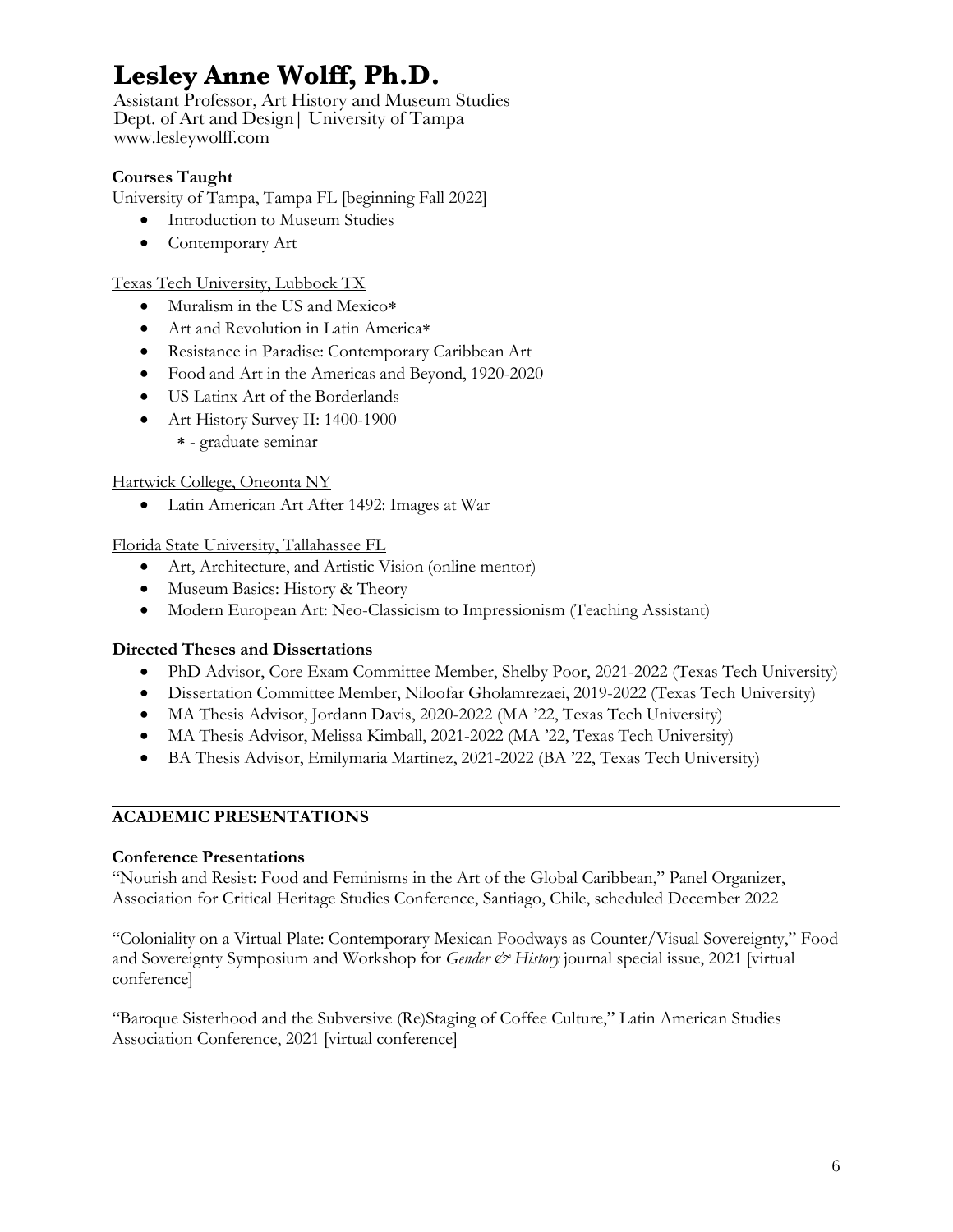Assistant Professor, Art History and Museum Studies Dept. of Art and Design| University of Tampa www.lesleywolff.com

"From Embodied to Spectral Transnationalism: Practicing Latin American Feminisms Online and in US Academic Institutions," Roundtable discussion, Latin American Studies Association Conference, 2021 [virtual conference]

"Envisioning Black Freedom and the Global Caribbean in *The Kingdom of This World*," Excellence in the Field Award Lecture, Texas Association of Schools of Art, 2020 [virtual conference]

"Red, White, and Green: Imagining Watermelon in Twentieth-Century Mexico," Latin American Studies Association Conference, Guadalajara, Mexico, 2020 [delivered virtually due to COVID]

"The Plus Ultra Plate: Colonial Visuality in Modernist Mexican Cuisine," Indigeneity: The 52nd Annual Comparative Literature Symposium, Texas Tech University, Lubbock, Texas, 2020

"Considering Anxiety and Abjection in Rufino Tamayo's Watermelons," College Art Association Conference, Chicago, Illinois, 2020

"Role Call: Gender Roles, Performative Imaginaries, and Decolonial Feminist Critiques," Session Discussant, College Art Association Conference, Chicago, Illinois, 2020

"Authentic Sweetness: Temporalities of Caribbean Consumption," co-authored with Michael Carrasco, College Art Association Conference, New York, New York, 2019

"Mister Watermelon/Señor Sandía: Fruitful Anxieties in Rufino Tamayo's *Naturaleza Muerta*," Art and Ecology: Symposium of Latin American Art, Institute for Studies on Latin American Art, Institute of FineArts, NYU, in conjunction with the Graduate Center, CUNY, 2018

"The Visual Politics of Watermelon: Modernization and Marginalization in Rufino Tamayo's *Naturaleza muerta*," Southeastern College Art Conference, Columbus, Ohio, 2017

"Plus Ultra: The Hunger for Mexican Gastronomy," Latin American Studies Association Annual Conference, Lima, Peru, 2017

"*¡Muele, Muele!* The Visuality of *Mole Poblano* as Heritage Process," Joint Annual Meeting and Conference of ASFS, AFHVS, and CAFS, University of Toronto, Scarborough, Canada, 2016

"Raw Into Refined: Edouard Duval-Carrié's *Sugar Conventions,*" Southeastern College Art Conference, Pittsburgh, Pennsylvania, 2015

"Nursing the Nation: Post-revolutionary Mexican Consciousness and Consumption in Tina Modotti's *Baby Nursing,*" Thirty-Third Annual Art History Graduate Student Symposium, Florida State University, 2015

"Becoming *Mestizo*: Conspicuous Consumption and *Mole Poblano*," Twelfth Annual Material Culture Symposium for Emerging Scholars, Winterthur Museum and Garden and the Center for Material Culture Studies, University of Delaware, Wilmington, Delaware, 2014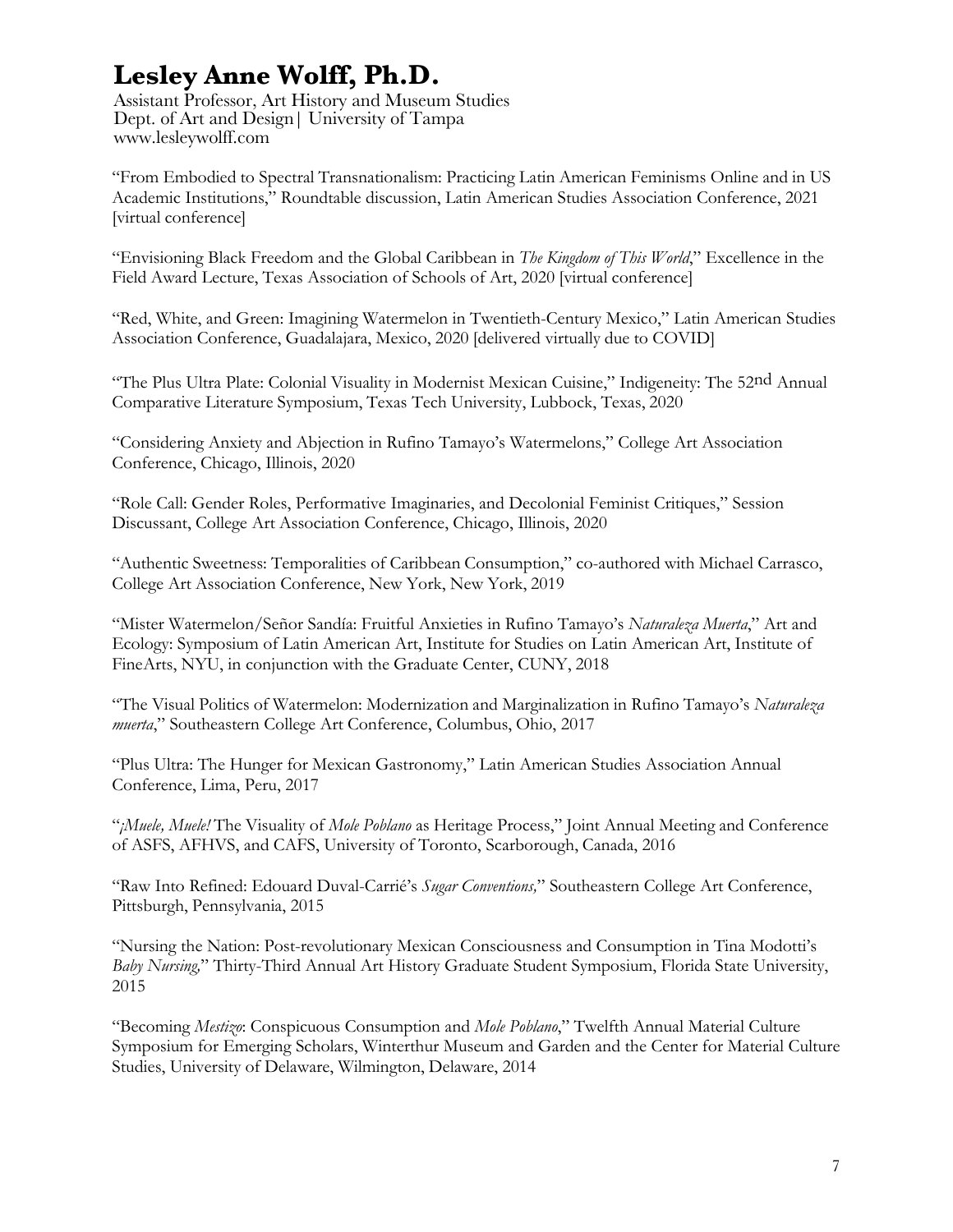Assistant Professor, Art History and Museum Studies Dept. of Art and Design| University of Tampa www.lesleywolff.com

"Shango's Ballet: Diasporic Consciousness in *Stormy Weather*," Fourteenth Annual International Graduate Student Conference on Transatlantic History, University of Texas at Arlington, 2014

"The Day of the Dead and the Museal Embrace," Art History Graduate Student Association Thirty-Eighth Annual Symposium, University of California, Santa Barbara, 2013

"Oaxacan *Alebrijes*: The Branding of a Fictive Past and an Invented Tradition," Southeastern College Art Conference, Durham, North Carolina, 2012

### **Symposia, Conference Sessions, and Lectures Organized**

"Making Today: Scherezade García," Program Co-Organizer with Dr. Rina Little, School of Art, Texas Tech University, 2022 [series of collaborative in-person events]

"Revolutionary Ripples: Caribbean History, Contemporary Art," Program Organizer and Moderator, Pensacola Museum of Art, 2021 [virtual program]

Guest Lecture by Claudia Zapata, "¡Printing the Revolution! The Rise and Impact of Chicano Graphics, 1965 to Now," Lecture Organizer and Moderator, Race and Social Justice Lecture Series, Landmark Arts and School of Art, Texas Tech University, 2021 [virtual program]

"Nourish and Resist: Food and Transatlantic Feminisms in Contemporary Caribbean Art," Session Co-Chair with Hannah Ryan, College Art Association, 2021 [virtual conference]

Guest Lecture by Dr. Esther Gabara, "Render: Iñigo Manglano-Ovalle and the Violence of Color," Lecture Organizer and Moderator, Race and Social Justice Lecture Series, Landmark Arts and School of Art, Texas Tech University, 2020 [virtual program]

Program Coordinator and Moderator, "Picturing the Body Politic: The Arts of Latin America," Norton Museum of Art, West Palm Beach, Florida, 2019

"Feminist Art History Forum," Event Assistant, Norton Museum of Art, West Palm Beach, Florida, 2019

"Caribbean Temporalities in Contemporary Art and Visual Culture," Session Co-Chair, College Art Association, New York, 2019

"Printing Ecologies in the Global South: Case Studies in Museology and Subversive Corporeality," Session Co-Chair, Association for the Study of the Arts of the Present, New Orleans, 2018

"Decolonizing Refinement: Contemporary Pursuits in the Art of Edouard Duval-Carrié," Session II Moderator and Discussant, Department of Art History, Florida State University, 2018

"Rural/Urban Ecologies in Modern and Contemporary Latin America," Session Chair, Southeastern College Art Conference, Columbus, Ohio, 2017

"Visual Literacies in Contemporary Latin America: Post-Resistance?" Session Co-Chair, Latin American Studies Association Annual Conference, Lima, Peru, 2017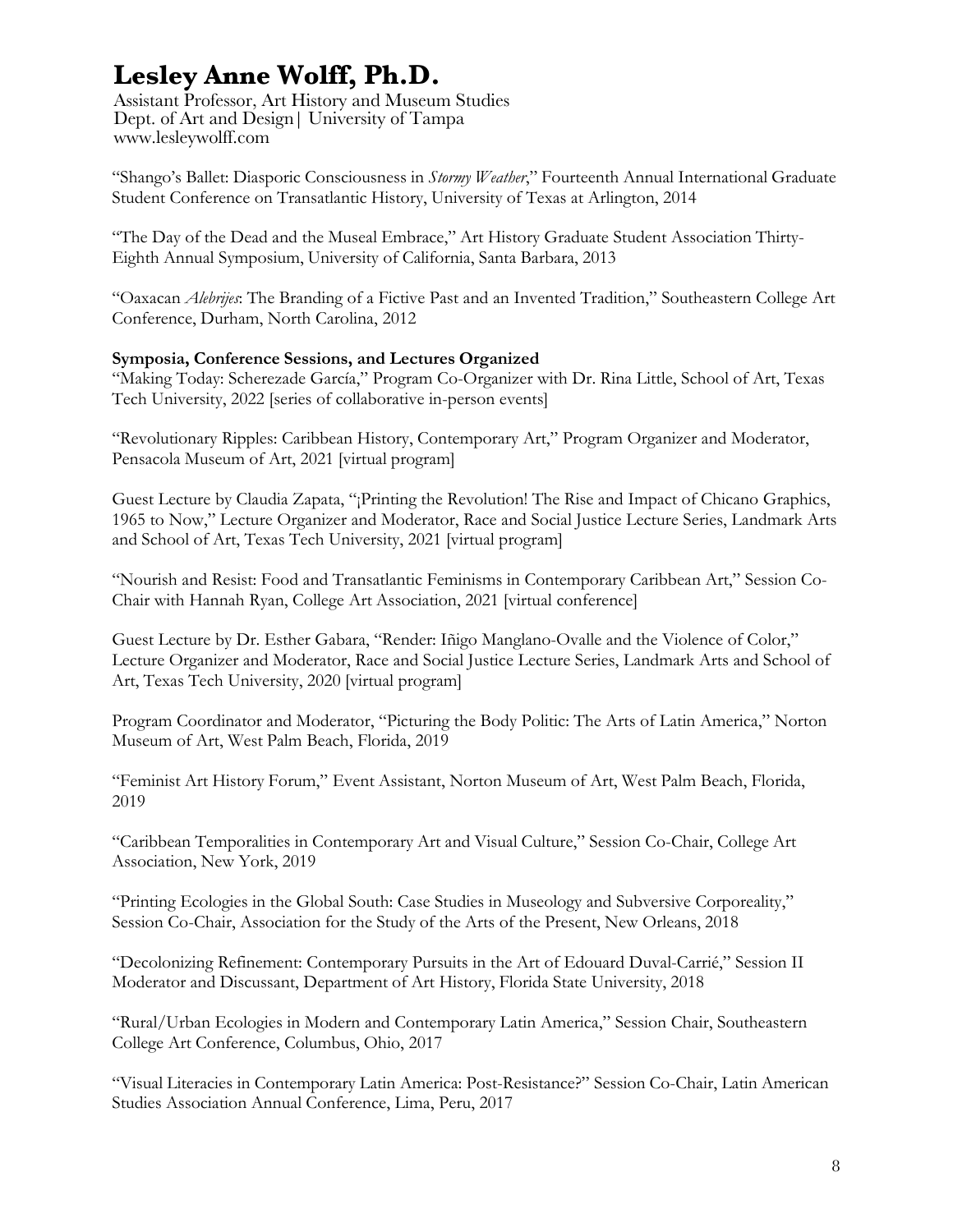Assistant Professor, Art History and Museum Studies Dept. of Art and Design| University of Tampa www.lesleywolff.com

"Make Room for Me: Widening the Circle for Diversity & Equity," Planning Committee Member, Annual Fellows Forum, Florida State University, 2016

"Exploring Wellness," Planning Committee Member, Annual Fellows Forum, Florida State University, 2015

"Keeping an Eye on the Digital Divide," Planning Committee Member, Annual Fellows Forum, Florida State University, 2014

### **Invited Lectures and Panels**

Invited presenter, "Markets, Murals, and Mexican Foodways as Visual History," Latin American Visual Histories: Paradigms/Aporias/Methods Workshop and Symposium, Banff Centre, Canada, scheduled October 2022

Invited panelist and presenter, Tyson Scholars 10<sup>th</sup> Anniversary Program, Crystal Bridges Museum of American Art, Bentonville, Arkansas, scheduled October 2022

Invited panelist, "Artist as Saboteur: A Conversation on Satire and Decolonial Feminisms," Carlow University virtual panel in conjunction with the exhibition, ... I Forgot to Laugh: Humor & Contemporary *Art*, 2021

Invited presenter, "Tyson Scholar Research Sharing," Lunch and Learn, Crystal Bridges Museum of American Art, Bentonville, Arkansas, 2020

Invited presenter, "Vodou as Artistic Praxis in Contemporary Haitian and Diasporic Art," Undergraduate and Graduate Seminar in 20th Century Latin American Art, University of South Florida, Tampa, Florida, 2020 [virtual presentation]

Invited presenter, "Mr. Watermelon and the Significance of Mexico's National Fruit in the 20th Century," Undergraduate Honors Art Appreciation Course, University of North Texas, Denton, Texas, 2020 [virtual presentation]

Invited presenter, "Visualizing Mole Poblano and Heritage," Graduate Seminar on Art and Nationalism in Latin America,Department of Art History, Florida State University, Tallahassee, Florida 2020 [virtual presentation]

Invited presenter, "Foodways and Mexican Visual Culture," Graduate Seminar on Arts of Refinement in the Atlantic World, Department of Art History, Florida State University, Tallahassee, Florida, 2018

Invited presenter, "Traveling Artists, Tropical Landscapes," Education Department, Norton Museum of Art, West Palm Beach, Florida, 2018

Invited presenter, "Gourmet: Food in Art," Education Department, Norton Museum of Art, West Palm Beach, Florida, 2018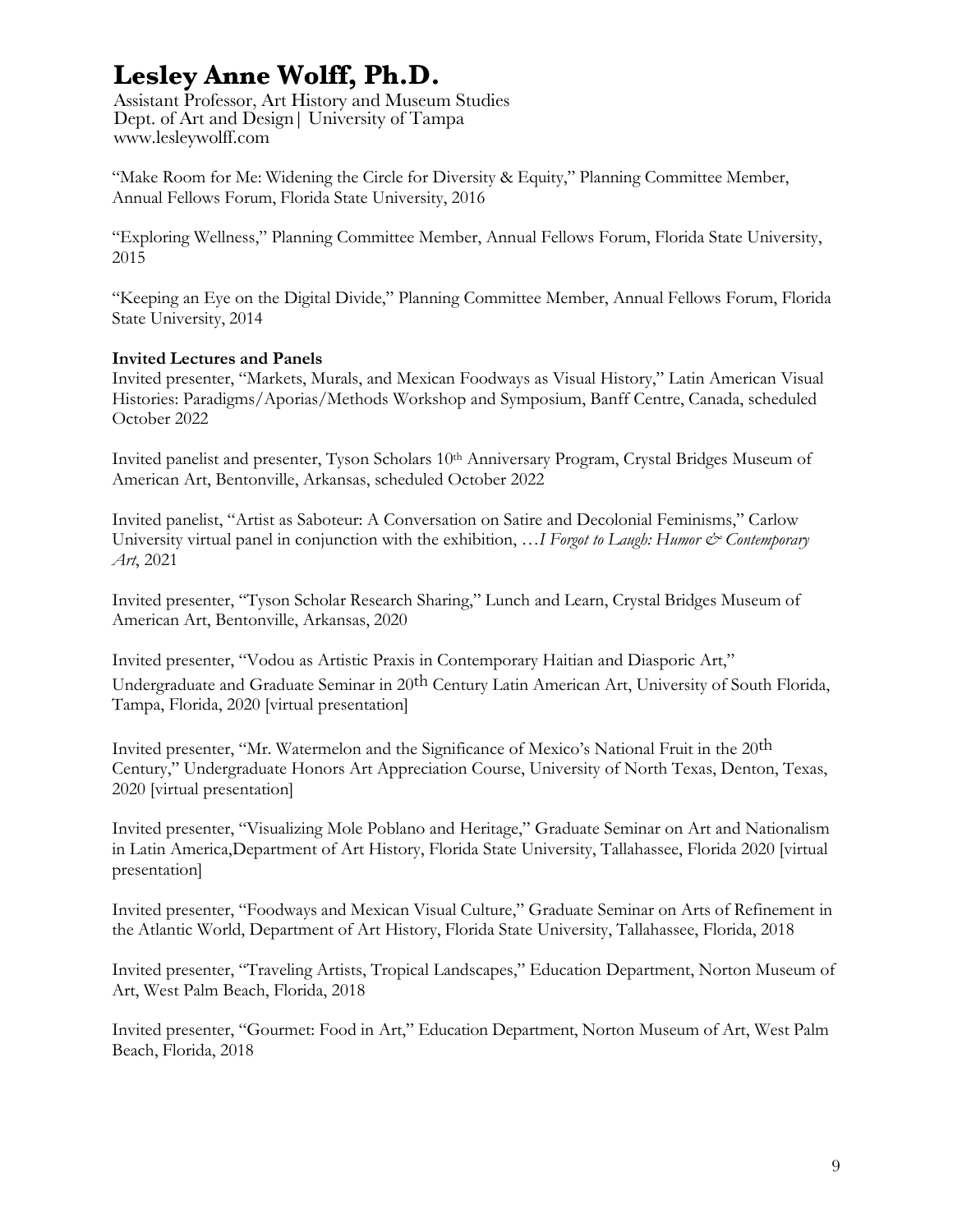Assistant Professor, Art History and Museum Studies Dept. of Art and Design| University of Tampa www.lesleywolff.com

Invited presenter, "A Closer Look: Romare Bearden's *On Such a Night As This*," Education Department, Norton Museum of Art, West Palm Beach, Florida, 2018

Invited presenter, "Decolonizing Refinement," Blues Writing: Jean-Claude Charles and Modern Caribbean Literature Symposium, Winthrop-King Institute, Florida State University, Tallahassee, Florida, 2018

Invited presenter, "Markets, Consumption, and Materiality: The Visuality of Foodways in Mexico City," Graduate Seminar on Architecture and Material Culture in the 19th-Century Ibero Americas, Department of Art History, Florida State University, Tallahassee, Florida, 2017

Invited presenter, "Nursing the Nation: Post-revolutionary Mexican Consciousness and Consumption in Tina Modotti's *Baby Nursing,*" Annual Art History Conference, State University of New York, Oneonta, New York, 2016

Invited presenter, "Consumed by the State: Food Imagery in Postrevolutionary Mexico," Department of Art and Art History, Hartwick College, Oneonta, New York, 2015

Invited presenter, "The Role of Jewish Artists in 20<sup>th</sup> and 21<sup>st</sup> Century Mexican Art, Highlights From the Permanent Collection of the National Museum of Mexican Art," Vernon Area Public Library, Lincolnshire, Illinois, 2014

### **SERVICE**

### **International Association/Organization/Press**

- Executive Officer (Secretary-Treasurer), Association for Latin American Art, 2020–Present
- Conference Submission Reviewer, College Art Association Council of Readers, 2019–Present
- Finalist Judge, Best Essay Prize, Latin American Studies Association/Visual Culture Studies Section, 2021
- Manuscript Reviewer, *Burlington Contemporary* [online journal of *The Burlington Magazine*], 2021
- Manuscript Reviewer, *Contemporaneity: Historical Presence in Visual Culture*, University of Pittsburgh, Pennsylvania, 2014

### **University/Institution**

- Advisory Board Member, Institute for Latino/a Studies, Texas Tech University, 2021–2022
- Art History Search Committee Member, School of Art, Texas Tech University, 2021–2022
- Undergraduate Art History Faculty Advisor, School of Art, Texas Tech University, 2021–2022
- Faculty Advisor, Tech Art History Society, School of Art, Texas Tech University 2021–2022
- Black Cultural Center Phase II Advisory Committee Member, Division of Diversity, Equity, and Inclusion, Texas Tech University, 2021–2022
- Committee for Equity through Engaged Education, School of Art, Texas Tech University, 2020–2022